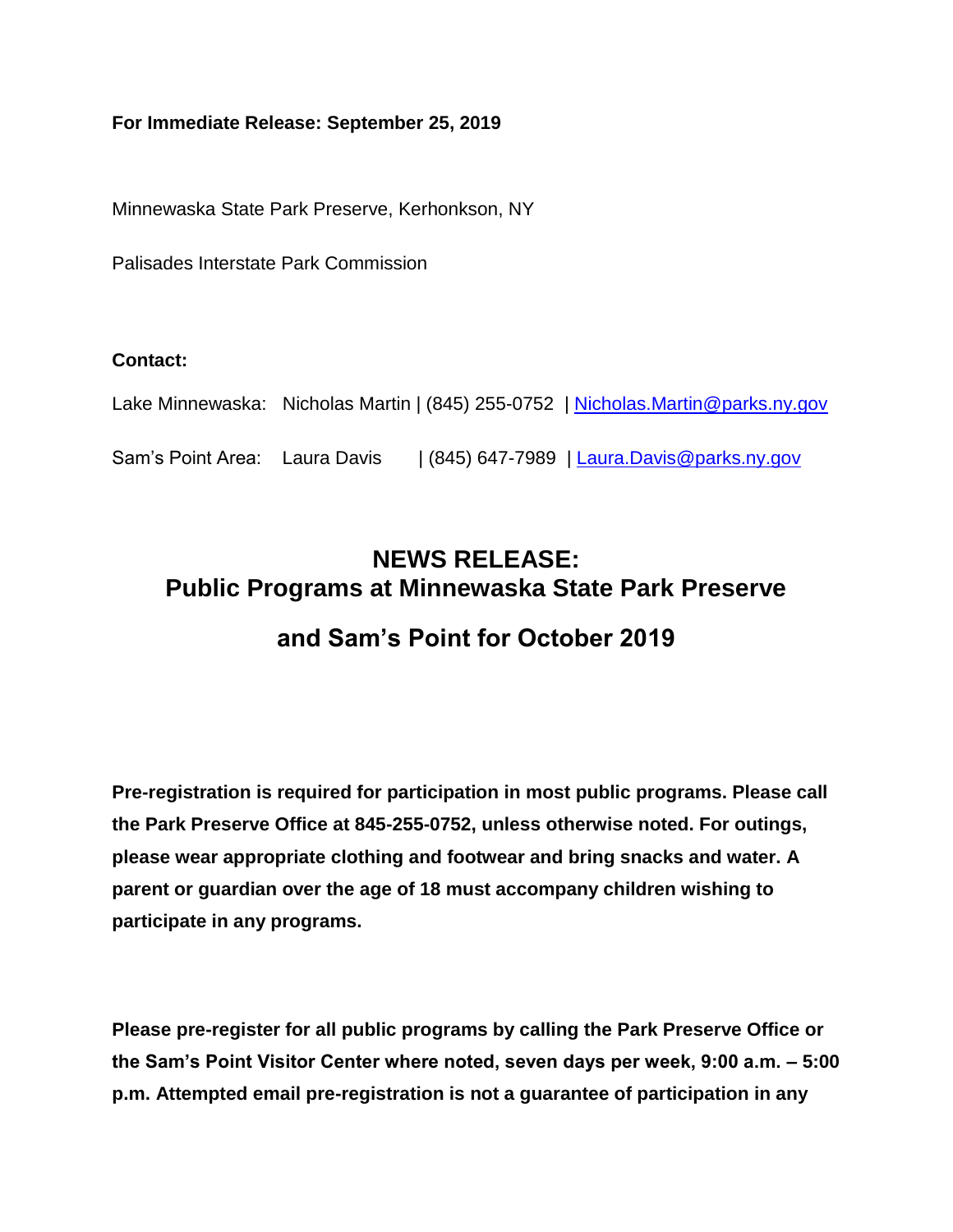**program. Internet service on site is not reliable, education staff is not able to monitor individual email accounts every day and emails may not be received in a consistent and timely manner. We apologize for any inconvenience this may cause.**

#### Minnewaska Nature Center Hours:

The Minnewaska Nature Center will be open Saturday, Sunday and Holidays from 10:00 a.m. – 4:00 p.m., with a closure for lunch, from Memorial Day until Columbus Day. Staff will either be at the Nature Center or out in the Park Preserve leading public programs during these time slots. When the building is closed, an information center will be available on the porch to assist patrons with questions about the Park Preserve.

#### Sam's Point Visitor Center and Gallery Hours:

The Sam's Point Visitor Center is open Monday through Friday from 9:00 a.m. – 5:00 p.m. and Saturday and Sunday from 9:00 a.m. – 7:00 p.m.

The following public programs will be offered at Minnewaska State Park Preserve and Sam's Point Area in October:

# **Sam's Point Gallery Spotlight for October:** *Sacred Ground: Pastel Paintings* **by Marlene Wiedenbaum, Master Pastelist**

*Sacred Ground* is an ongoing series of pastel paintings that has been exhibited at numerous Hudson Valley galleries since 2008. As Marlene Weidenbaum, the artist, explains, "During the past twenty-five years of painting in the Hudson Valley, I have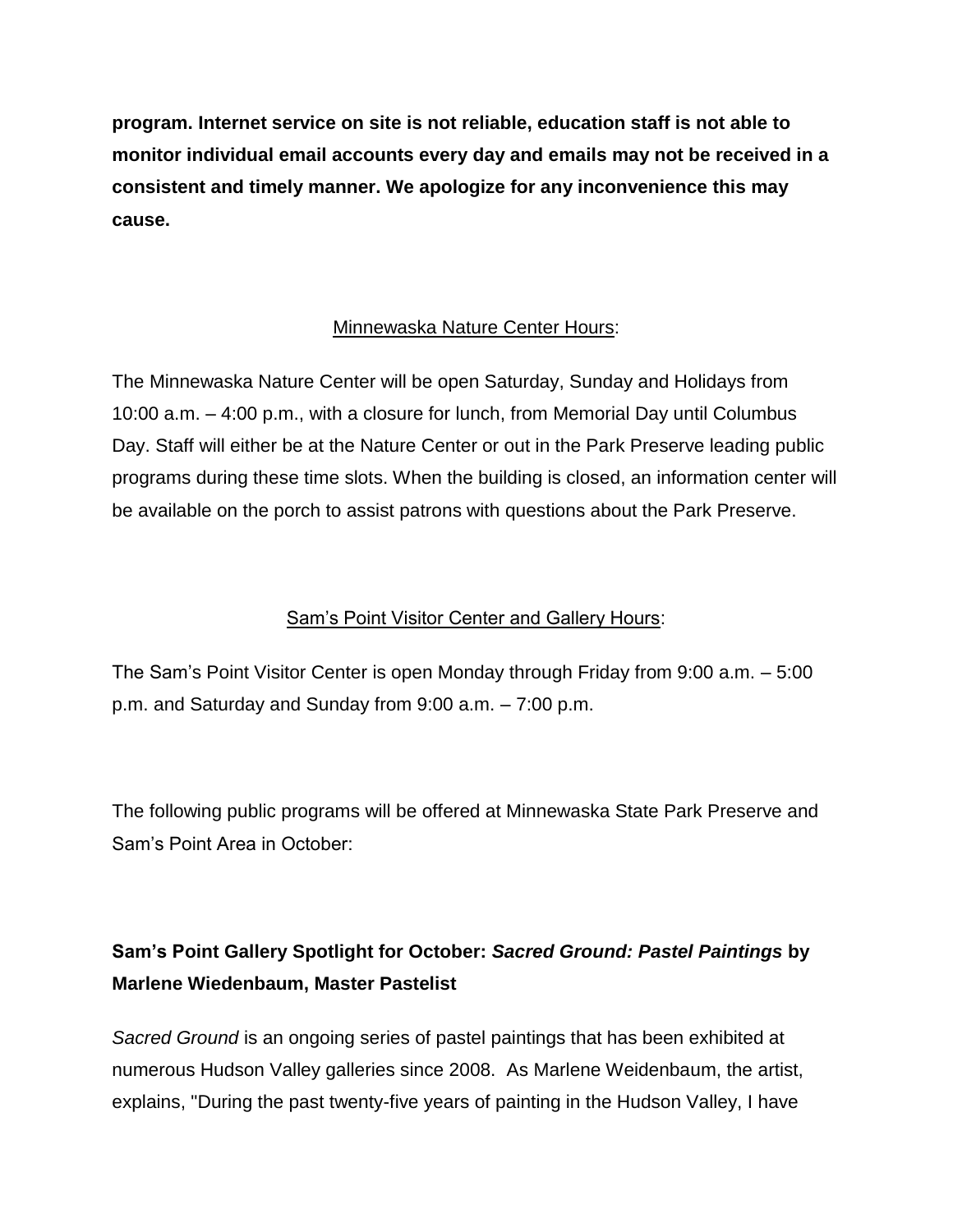become keenly aware of the loss of nature and the diminishing American landscape. I have also discovered hallowed grounds, those sacred areas respected and protected from population growth and the resulting developmental ruin. In collaboration with preservation organizations, this project pays tribute to and supports land preservation and planned development while increasing the public's understanding of preservation." For more information, please visit [www.wiedenbaum.com](http://www.wiedenbaum.com/). **Pre-registration is NOT required.**

#### **Tuesday, October 1, 10:30 a.m. – 5:00 p.m.: Hike to the Shingle Gully Ice Caves**

Explore the Shingle Gully Ice Caves, where ice persists into summer in deep crevice caves. These caves are in a primitive area in Minnewaska State Park Preserve. This rugged, protected landscape is accessible only on guided tours led by park staff and volunteer docents. This all-day, strenuous adventure ascends and descends 1,500 feet, includes off-trail bushwhacking and steep rock scrambles, and is only appropriate for experienced hikers. **Pre-registration is required by calling Sam's Point at 845-647- 7989. Pre-registration deadline: September 26th .**

# **Saturday, October 5, 9:30 a.m. – 5:00 p.m.: Slower Paced Hike to the Shingle Gully Ice Caves**

Explore the Shingle Gully Ice Caves, where ice persists into summer in deep crevice caves. These caves are in a primitive area in Minnewaska State Park Preserve. This rugged, protected landscape is accessible only on guided tours led by park staff and volunteer docents. This all-day, strenuous adventure ascends and descends 1,500 feet, includes off-trail bushwhacking and steep rock scrambles, and is only appropriate for experienced hikers. **Pre-registration is required by calling Sam's Point at 845-647- 7989. Pre-registration deadline: September 30th .**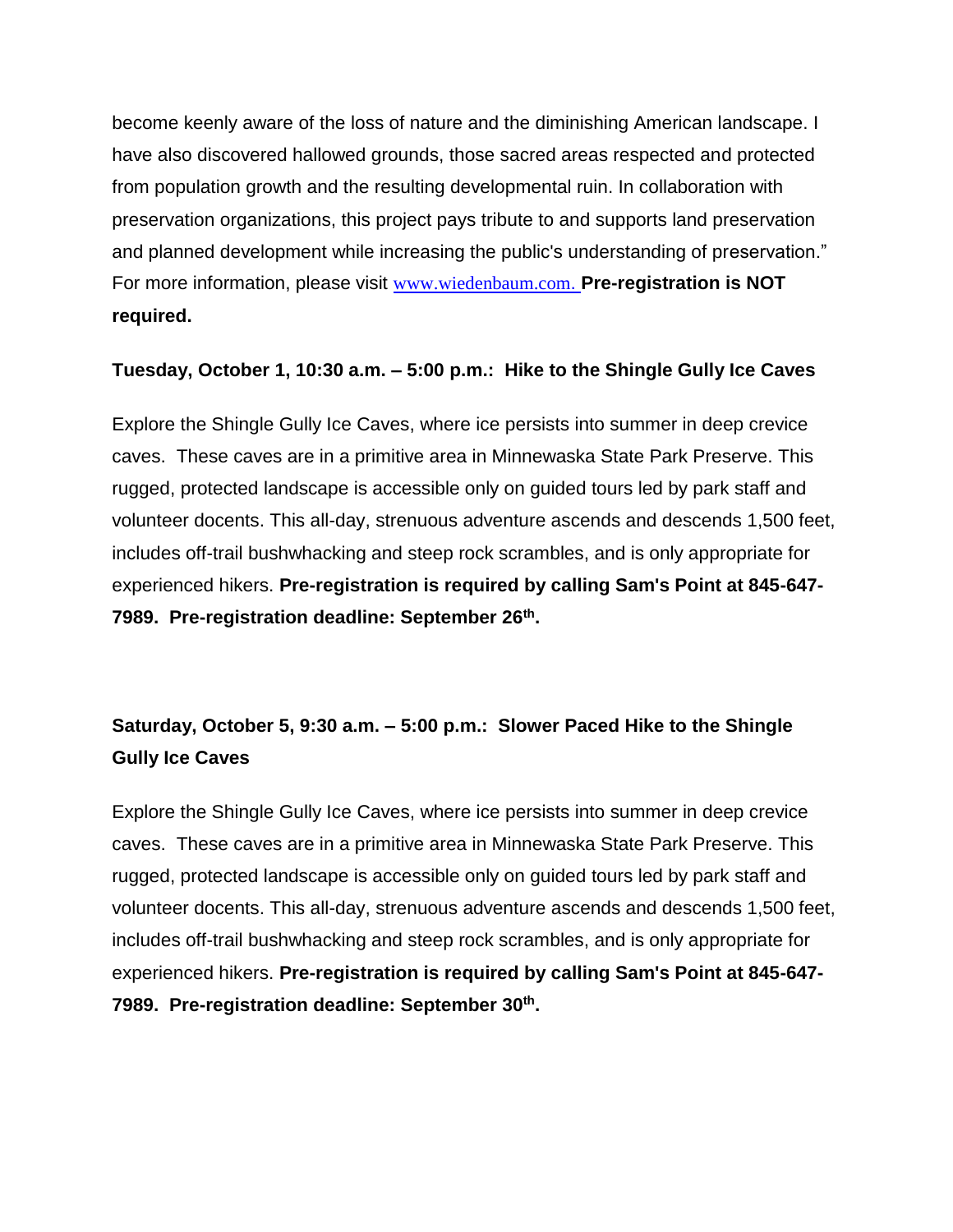#### **Saturday, October 5, 9:30 a.m. – 12:30 p.m.: Millbrook Mountain Hike at Minnewaska**

Join a park educator for this modestly challenging, five-mile roundtrip hike along the Millbrook Mountain Footpath and Millbrook Mountain Carriage Road. Panoramic, views of the Wallkill Valley in its finest autumnal colors are abundant from the top of Millbrook Mountain. The footpath section of this outing traverses through forests, over a stream and over rock slabs, with sustained downhill and uphill sections. Some participants may find this uneven terrain challenging. The return trip on the meandering Millbrook Mountain and Lake Minnewaska Carriage Roads is easier, with scenic views of the Palmaghatt Ravine below. Participants should bring water, snacks and lunch and wear appropriate hiking shoes. Meet at the Minnewaska Nature Center. **Pre-registration is required by calling Minnewaska at 845-255-0752.** 

#### **Sunday, October 6, 9:30 a.m. – 12:30 p.m.: Morning Hike around the Lake and along Beacon Hill Footpath at Minnewaska**

Join Laura Conner, Environmental Educator, for a three-mile hike along the Lake Minnewaska Carriage Road, Beacon Hill Footpath and Beacon Hill Carriage Road. We'll walk the picturesque route around the Lake from West to East, stopping along the way for a short detour to a scenic vista of the Catskills. Then, we'll hike the Beacon Hill Footpath, which follows along the top edge of an east-facing escarpment and gets bathed in the warm, morning light. This walk will offer beautiful views of the brilliant foliage below in the Rondout and Wallkill Valleys and the Catskill Mountains to the north. The carriage roads are relatively easy walking; however, the footpath does include some hills and tricky footing. Meet at the Minnewaska Nature Center. **Preregistration is required by calling Minnewaska at 845-255-0752.** 

**Monday, October 7, 8:00 a.m. – 5:00 p.m.: Hike to the Shingle Gully Ice Caves**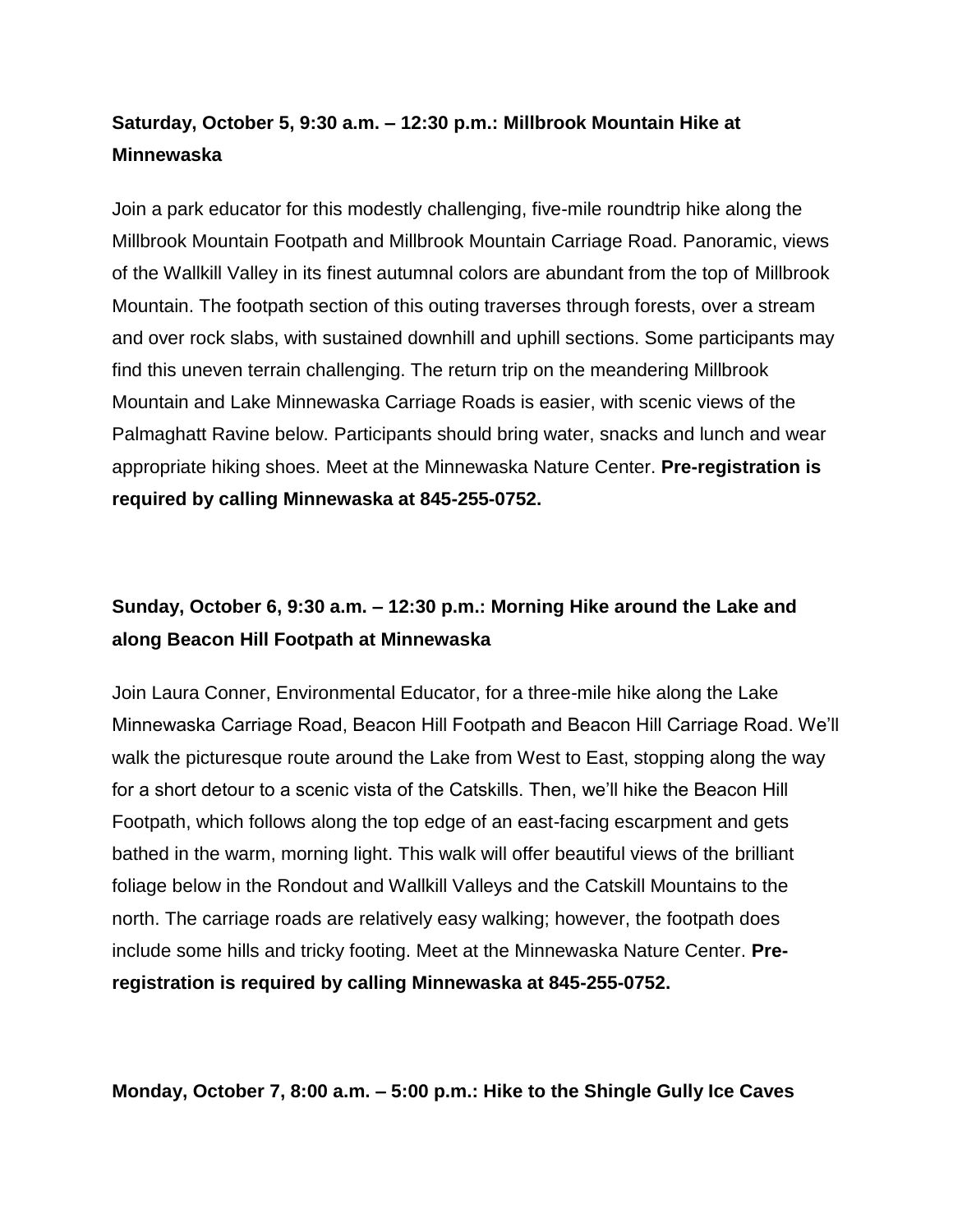Explore the Shingle Gully Ice Caves, where ice persists into summer in deep crevice caves. These caves are in a primitive area in Minnewaska State Park Preserve. This rugged, protected landscape is accessible only on guided tours led by park staff and volunteer docents. This all-day, strenuous adventure ascends and descends 1,500 feet, includes off-trail bushwhacking and steep rock scrambles, and is only appropriate for experienced hikers. **Pre-registration is required by calling Sam's Point at 845- 647-7989. Pre-registration deadline: October 2nd .**

#### **Tuesday, October 8, 9:30 a.m. – 2:30 p.m.: Tuesday Trek: Out and Back to Gertrude's Nose at Minnewaska**

Join Elizabeth Axley, Student Conservation Association/AmeriCorps Member, for an adventurous, six-mile hike to Gertrude's Nose and back on the same route. This footpath, which traverses an escarpment edge, offers one of the most expansive views in Minnewaska. From our start at Lake Minnewaska, this route will follow Millbrook Mountain Carriage Road to Gertrude's Nose Footpath, which offers broad views of the Wallkill Valley, Taconic Mountains and beyond. This modestly challenging hike includes a steep rock scramble, a few hills and some tricky footing. Participants must bring water, snacks and lunch and wear appropriate hiking shoes. Meet at the Minnewaska Nature Center. **Pre-registration is required by calling Minnewaska at 845-255-0752.**

#### **Saturday, October 12, 9:30 a.m. – 1:00 p.m.: Hamilton and Castle Point Loop Hike at Minnewaska**

Join a park educator for an approximately eight-mile, loop walk loaded with breathtaking, cliff-edge views of the Fall foliage in all its beautiful colors. Starting on the Lake Minnewaska Carriage Road, we'll walk until we get to the Hamilton Point Carriage Road. From there, we will continue back on the Castle Point Carriage Road. Along the way, we will enjoy views of the Palmaghatt Ravine below and Lake Awosting. The carriage roads at Minnewaska feature a firm, stable surface that many find easier to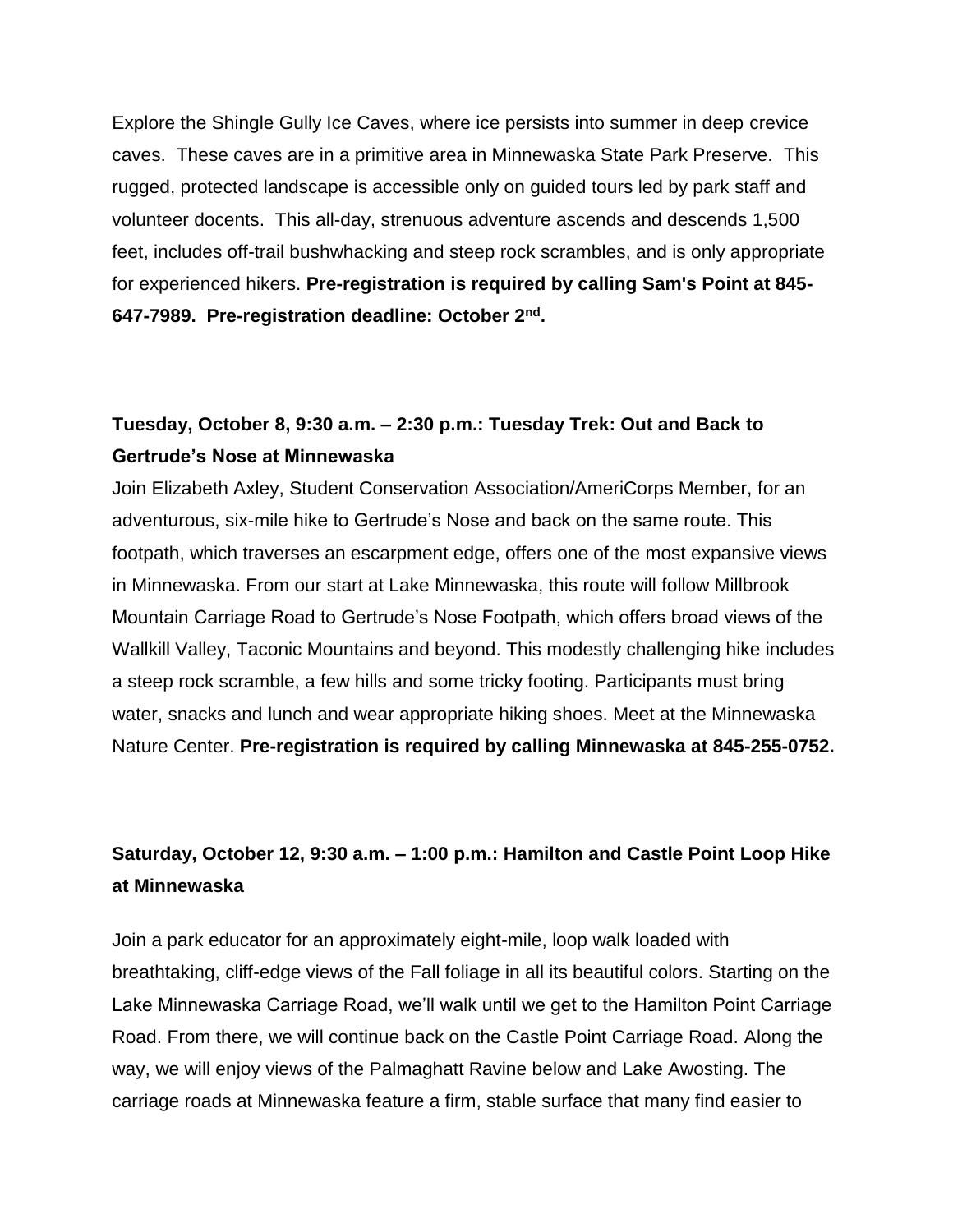traverse. If you've hesitated to join a trail hike, but still want to get out in the woods to see the glorious Fall colors, this outing may be a good fit for you. Participants should pack water and food and wear appropriate shoes and clothing. Meet at the Minnewaska Nature Center. **Pre-registration is required by calling Minnewaska at 845-255-0752.** 

#### **Saturday, October 12, 10:00 a.m. – 12:00 p.m.: Owl Pellet Investigation at Sam's Point**

Owls are fierce birds of prey who hunt small rodents, insects, and even small birds during the late hours of the night. Owls swallow their food whole, and what cannot be digested is turned into a small pellet that they expel. Examination of these pellets is a fun, hands-on, and educational activity for people of all ages. After opening and going through the pellets, we will try to identify which animals the bones came from by measuring the skull and other bones found. This program is recommended for children between the ages of six to twelve years old, but all are welcome. All children must be accompanied by a parent or legal guardian over the age of 18. **Pre-registration is required by calling Sam's Point at 845-647-7989.**

### **Saturday, October 12, 3:00 p.m. – 5:00 p.m.: Gallery Reception - Meet the Artist: Marlene Wiedenbaum,** *Sacred Ground* **at Sam's Point**

Join Master Pastelist, Marlene Wiedenbaum at Sam's Point Visitor's Center in Cragsmoor and view her pastel paintings of Hudson Valley Preserves, State Parks, and Conservation Areas. For over 25 years, Marlene has explored the Hudson Valley with a palette of soft pastels, sanded paper, an easel and a kneaded eraser, often working "en plein air" in these protected areas. Her "Sacred Ground" Exhibits began in 2008 and continue at Sam's Point. In a collaboration with several organizations, including the Minnewaska State Park Preserve, the Mohonk Preserve, The Nature Conservancy and Scenic Hudson, "Sacred Ground" pays tribute to and supports land preservation and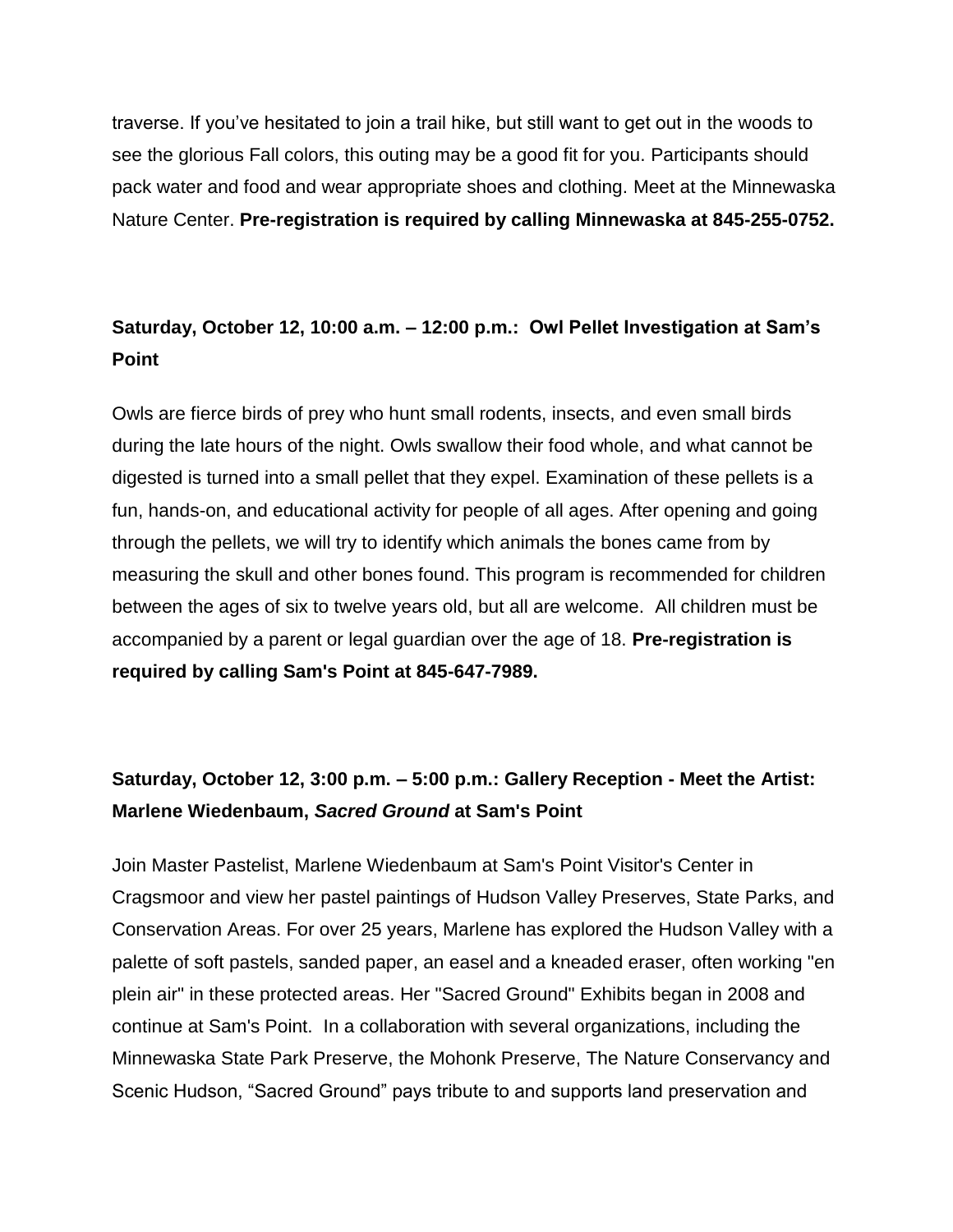planned development and hopefully increases the public's understanding of preservation. Marlene's award-winning paintings have been exhibited internationally, and her work is among other Master Pastelists featured in text books commissioned by the Taiwanese government. She has been profiled in Art Times, American Artist, and various other arts journals. She is a Signature Member of Master Pastelist status of the Pastel Society of America and is currently on their Board of Governors. Her work is in private and public collections throughout the country and is represented in the tri-state area. **Pre-registration is NOT required.**

#### **Sunday, October 13, 1:00 p.m. – 4:00 p.m.: Kids Make Your Own Animal Track Drop-In Program at Minnewaska**

Bring your children to the Minnewaska Nature Center to make their own plaster animal track to bring home. While the plaster hardens, participants can explore the Nature Center and nearby trails. This activity is recommended for children over the age of six years old, accompanied by a parent or guardian over the age of 18. Siblings of any age are welcome; however, younger siblings may need parental assistance. **Pre-Registration is NOT required.**

### **Monday, October 14, 9:30 a.m. – 12:30 p.m.: Fall Foliage Walk: Views across the Ravine at Minnewaska**

Join Laura Conner, Environmental Educator, for a morning stroll along the Castle Point and Millbrook Mountain Carriage Roads to reach Kempton Ledge and Patterson's Pellet. Views of the colorful leaves of autumn should be gorgeous from these cliff-edge viewpoints. These two scenic vistas are located across the Palmaghatt Ravine from each other. If conditions are favorable, we should be able to see one from the other and perhaps even the tower at High Point State Park in New Jersey. Meet at the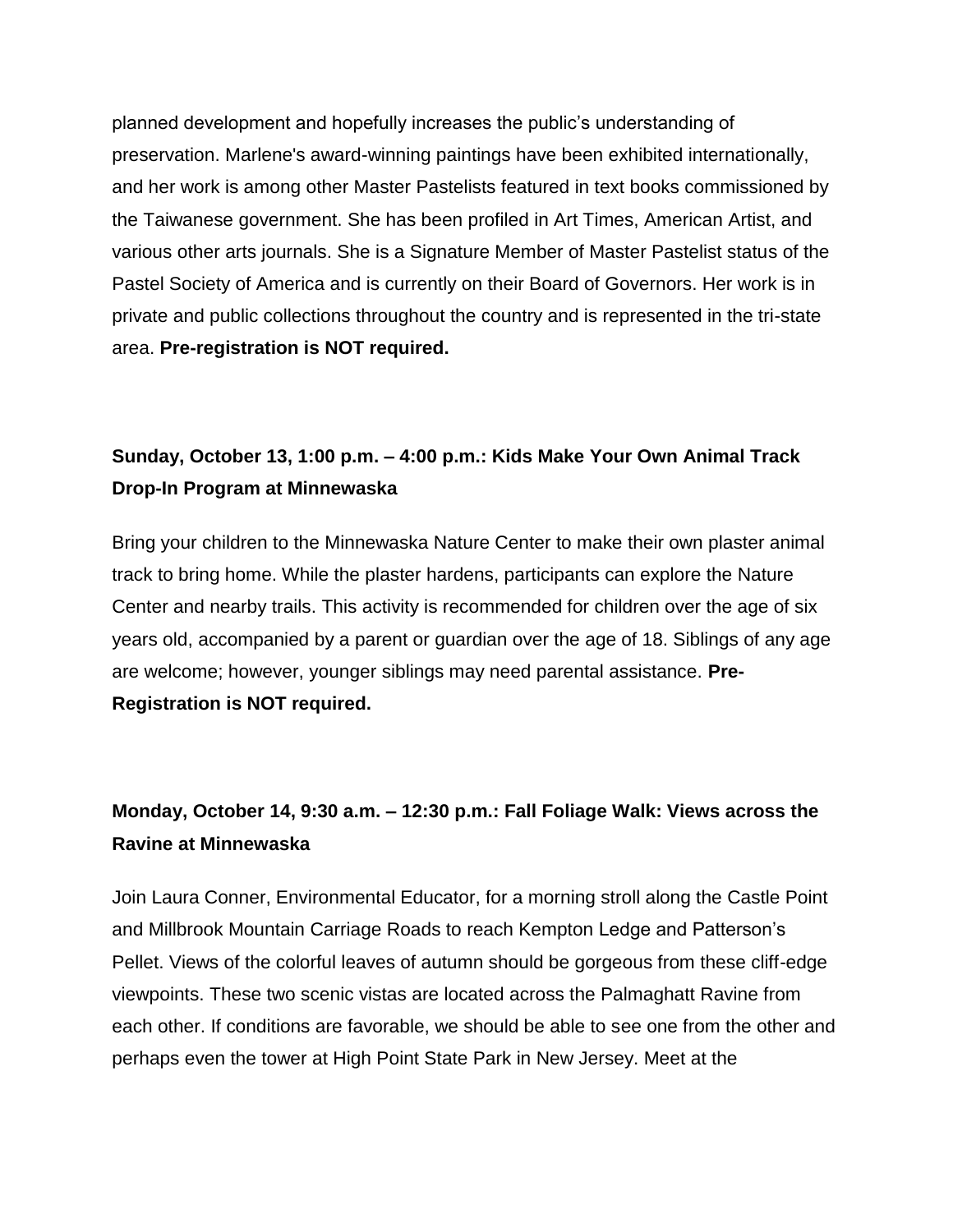Minnewaska Nature Center. **Pre-registration is required by calling Minnewaska at 845-255-0752.**

### **Monday, October 14, 1:00 p.m. – 3:30 p.m.: Holiday Hike – Citizen Science! at Sam's Point**

When do the flowers bloom? When do the leaves fall? We are very curious to find out! In this program, you will learn all about phenology, the study of how plants and animals change throughout the seasons, while working as a citizen scientist to collect information about the plants in our park. We will be offering this hike once a month at Sam's Point to monitor seasonal changes in plants along the Loop Road. Along this carriage road, you will encounter a variety of flowers, ferns, shrubs, and trees which change as you move up in elevation. This program is recommended for children over the age of eight, but everyone is welcome to join us. Children must be accompanied by a parent or guardian over the age of 18. Meet at the Sam's Point Visitor Center. **Preregistration is required by calling Sam's Point at 845-647-7989.**

# **Monday, October 14, 9:30 a.m. – 5:00 p.m.: Holiday Hike to the Shingle Gully Ice Caves**

Explore the Shingle Gully Ice Caves, where ice persists into summer in deep crevice caves. These caves are in a primitive area in Minnewaska State Park Preserve. This rugged, protected landscape is accessible only on guided tours led by park staff and volunteer docents. This all-day, strenuous adventure ascends and descends 1,500 feet, includes off-trail bushwhacking and steep rock scrambles, and is only appropriate for experienced hikers. **Pre-registration is required by calling Sam's Point at 845- 647-7989. Pre-registration deadline: October 9th .**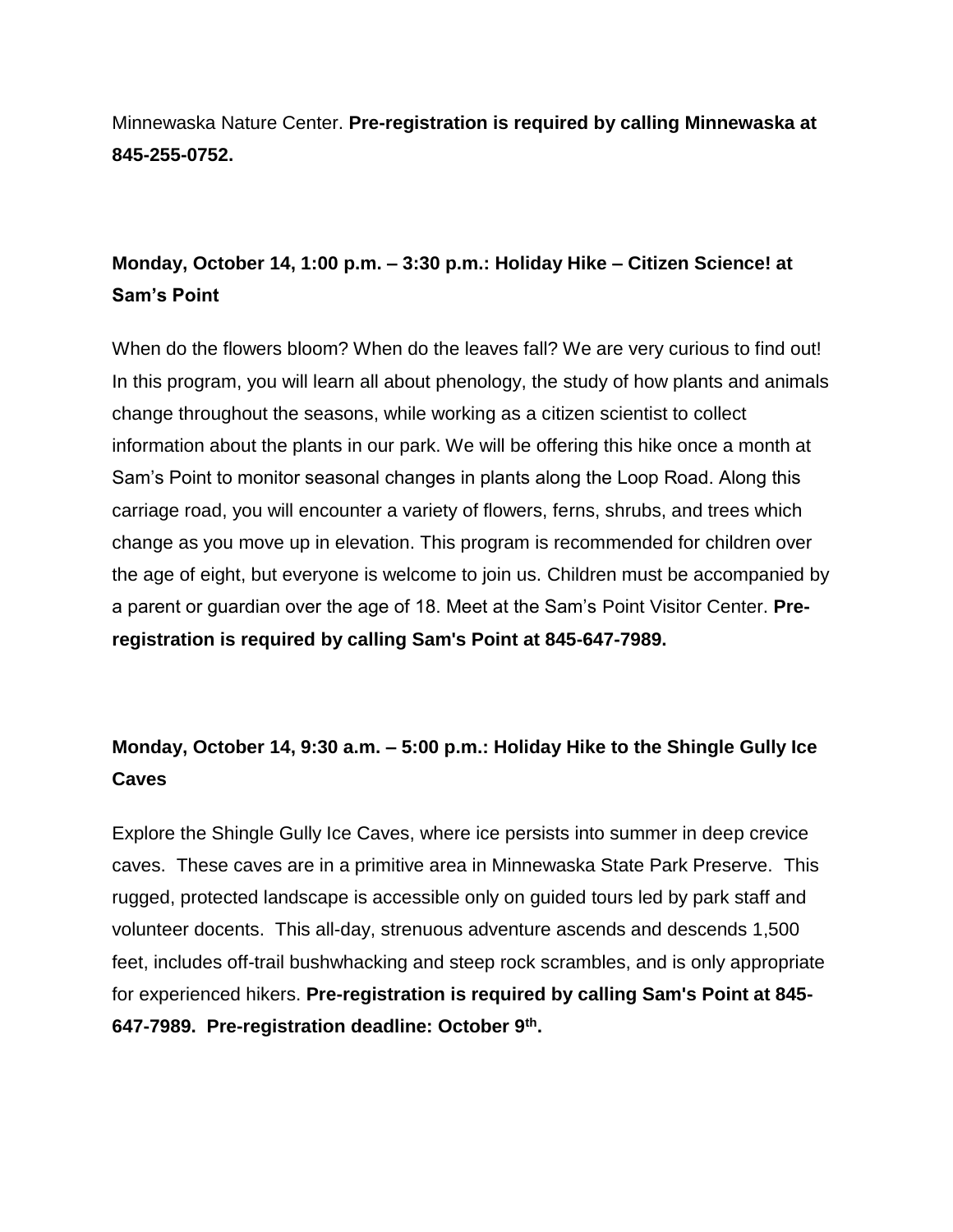#### **Thursday, October 17, 9:30 a.m. - 12:30 p.m. and 1:00 p.m. – 4:00 p.m.: Homeschoolers Adventures: Ice Caves Hike at Sam's Point**

Come join other homeschoolers to explore the trails and crevice caves at Sam's Point. This hike includes approximately three-and-a-half miles of hiking on old woods roads and a half mile of hiking on the Ice Caves Footpath, which includes steep stone stairs, ladders, boardwalks and slippery surfaces. Participants are encouraged to wear appropriate footwear for these conditions. If time allows, we'll take the scenic route to return along the Loop Road, enjoying views of Lake Maratanza along the way. This program is recommended for children between the ages of seven and twelve years old, accompanied by a parent or guardian over the age of 18. Meet at the Sam's Point Visitor Center. *This program was initially scheduled for October 31, but has been*  rescheduled for this date with an additional session added in the morning. **Preregistration is required by calling Minnewaska at 845-255-0752.**

### **Saturday, October 19, 10:00 a.m. – 12:00 p.m.: Citizen Science Hike on Beacon Hill at Minnewaska**

Become a citizen scientist and learn all about phenology, the study of how plants and animals change throughout the seasons. We will be offering this hike once a month to monitor seasonal changes in plants along the Beacon Hill loop hike. This two-mile hike offers beautiful views of the Rondout and Wallkill Valleys as well as the Catskill Mountains. Our route follows along carriage roads as well as a footpath, which does include some hills and tricky footing. This program is recommended for participants over the age of eight, but everyone who can hike the distance is welcome to join us. Children must be accompanied by a parent or guardian over the age of 18. Meet at the Minnewaska Nature Center. **Pre-registration is required by calling Minnewaska at 845-255-0752.**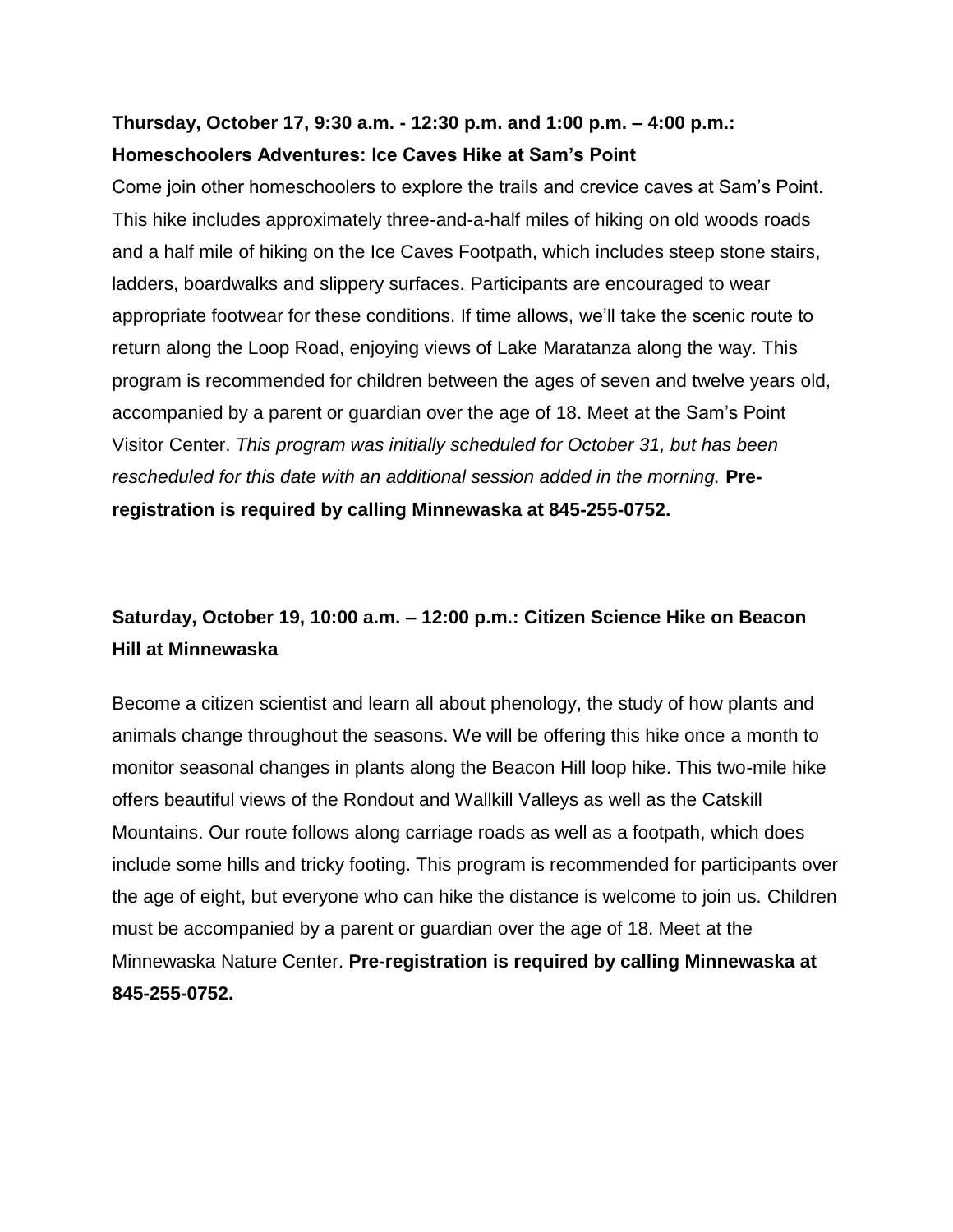#### **Sunday, October 20, 9:30 a.m. – 12:30 p.m.: Fall Foliage Bonanza Hike to Echo Rock at Minnewaska**

Join Laura Conner, Environmental Educator, for an approximately four-mile round trip walk along two carriage roads to reach the picturesque Echo Rock. Ancient Eastern hemlock trees line the edges of this route, which offers expansive views of the colorful fall foliage. From the top of this scenic lookout, visitors peer down into the pristine Palmaghatt Ravine, where vultures often glide below. Meet at the Minnewaska Nature Center. **Pre-registration is required by calling Minnewaska at 845-255-0752.** 

#### **Tuesday, October 22, 8:00 a.m. – 5:00 p.m.: Hike to the Shingle Gully Ice Caves**

Explore the Shingle Gully Ice Caves, where ice persists into summer in deep crevice caves. These caves are in a primitive area in Minnewaska State Park Preserve. This rugged, protected landscape is accessible only on guided tours led by park staff and volunteer docents. This all-day, strenuous adventure ascends and descends 1,500 feet, includes off-trail bushwhacking and steep rock scrambles, and is only appropriate for experienced hikers. **Pre-registration is required by calling Sam's Point at 845- 647-7989. Pre-registration deadline: October 17th .**

#### **Tuesday, October 22, 9:30 a.m. – 1:00 p.m.: Millbrook Mountain Hike at Minnewaska**

Join a park educator for this modestly challenging, five-mile roundtrip hike along the Millbrook Mountain Footpath and Millbrook Mountain Carriage Road. Panoramic, scenic views of the Wallkill Valley in its finest autumnal colors are abundant from the top of Millbrook Mountain. The footpath section of this outing traverses through forests, over a stream and over rock slabs, with sustained downhill and uphill sections. Some participants may find this uneven terrain challenging. The return trip on the meandering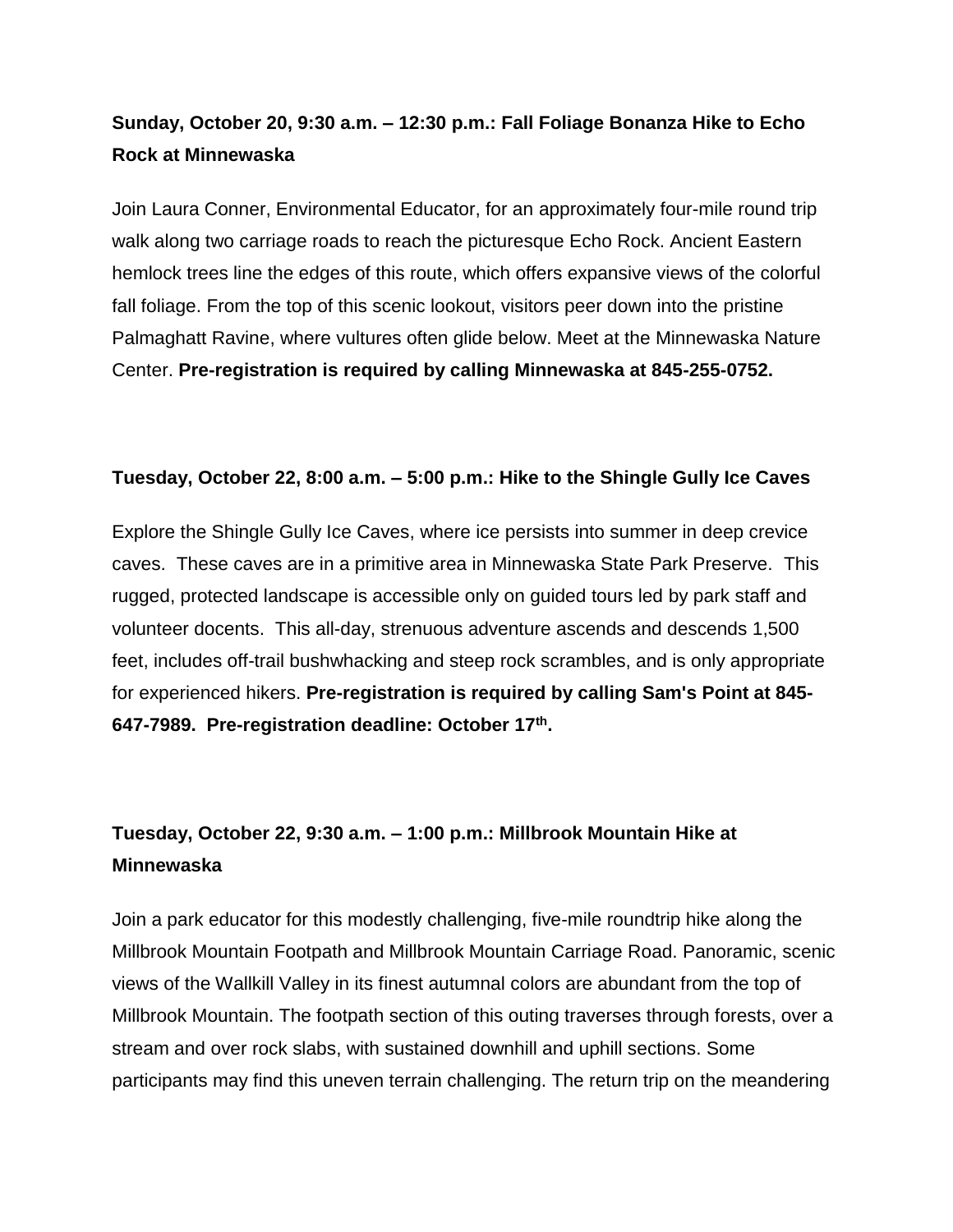Millbrook Mountain and Lake Minnewaska Carriage Roads is easier, with cliff-edge views of the Palmaghatt Ravine. Participants should bring water, snacks and lunch and wear appropriate hiking shoes. Meet at the Minnewaska Nature Center. **Preregistration is required by calling Minnewaska at 845-255-0752.**

#### **Friday, October 25, 9:30 a.m. - 5:00 p.m.: Hike to the Shingle Gully Ice Caves**

Explore the Shingle Gully Ice Caves, where ice persists into summer in deep crevice caves. These caves are in a primitive area in Minnewaska State Park Preserve. This rugged, protected landscape is accessible only on guided tours led by park staff and volunteer docents. This all-day, strenuous adventure ascends and descends 1,500 feet, includes off-trail bushwhacking and steep rock scrambles, and is only appropriate for experienced hikers. **Pre-registration is required by calling Sam's Point at 845- 647-7989. Pre-registration deadline: October 20th .**

### **Saturday, October 26, 9:30 a.m. – 4:30 p.m.: Rainbow Falls and Lake Awosting Hike at Minnewaska**

Join park educators for an exciting excursion on an assortment of historic carriage roads and footpaths to explore some of the lesser-traversed sections of the Park Preserve. For this approximately ten-mile hike, participants will hike Mossy Glen Footpath, Lower Awosting Carriage Road, Rainbow Falls Footpath, Scenic Trail Footpath and Lake Awosting Carriage Road. We'll begin our hike on Mossy Glen Footpath and make our way over to Rainbow Falls Footpath via Blueberry Run Footpath, Jenny Lane Footpath and Lower Awosting Carriage Road. Rainbow Falls features interesting backcountry terrain and has a spectacular view of the Catskill Mountains. At the intersection of Castle Point, we'll wander down to the Scenic Trail, walking past Margaret Cliff and Murray Hill on the way to the southwest end of Lake Awosting. From here, we'll continue around Lake Awosting on the Lake Awosting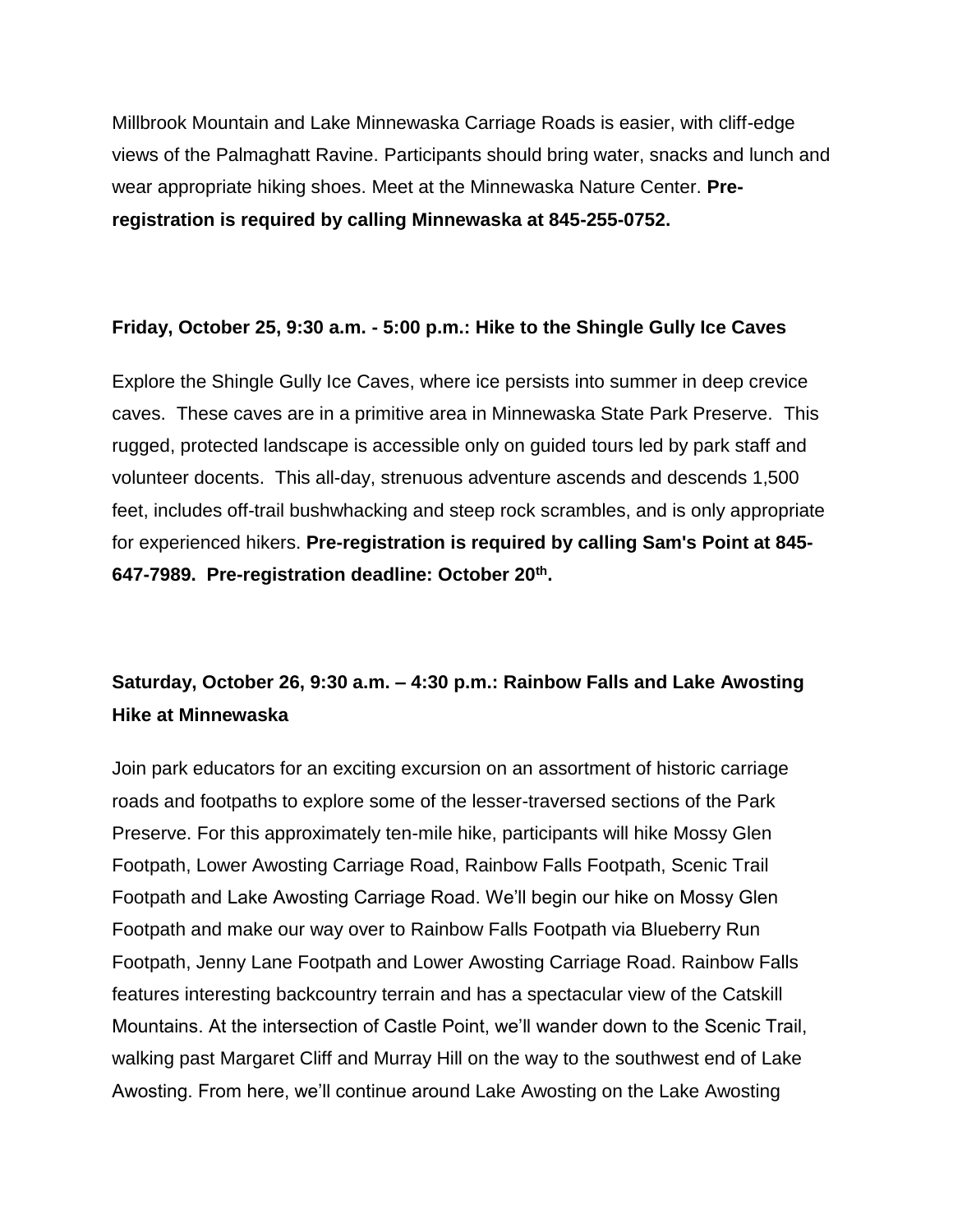Carriage Road and return on Lower Awosting Carriage Road, which is an easy stroll back to the parking area. This outing includes some hiking over rock slabs, tree roots, a stream crossing and a rock scrambling section, which some hikers may find challenging. Participants must come with appropriate footwear and enough food and water to sustain themselves for the day. Meet in the Awosting Parking Area. **Preregistration is required by calling Minnewaska at 845-255-0752.** 

### **Sunday, October 27, 9:30 a.m. – 2:30 p.m.: Fall Foliage from Gertrude's Nose at Minnewaska**

Join Laura Conner, Environmental Educator for an adventurous six-mile hike to Gertrude's Nose and back on the same route. This footpath, which traverses an escarpment edge, offers one of the most expansive views in Minnewaska. From our start at Lake Minnewaska, this route will follow Millbrook Mountain Carriage Road to Gertrude's Nose Footpath, which offers broad views of the Wallkill Valley, Taconic Mountains and beyond. This modestly challenging hike includes a steep rock scramble, a few hills and some tricky footing. Participants must bring water, snacks and lunch and wear appropriate hiking shoes. Meet at the Minnewaska Nature Center. **Preregistration is required by calling Minnewaska at 845-255-0752.** 

### **Monday, October 28, 9:30 a.m. – 5:00 p.m.: Last Chance Hike to the Shingle Gully Ice Caves**

Explore the Shingle Gully Ice Caves, where ice persists into summer in deep crevice caves. These caves are in a primitive area in Minnewaska State Park Preserve. This rugged, protected landscape is accessible only on guided tours led by park staff and volunteer docents. This all-day, strenuous adventure ascends and descends 1,500 feet, includes off-trail bushwhacking and steep rock scrambles, and is only appropriate for experienced hikers. This will be the last Shingle Gully hike in 2019. **Pre-registration**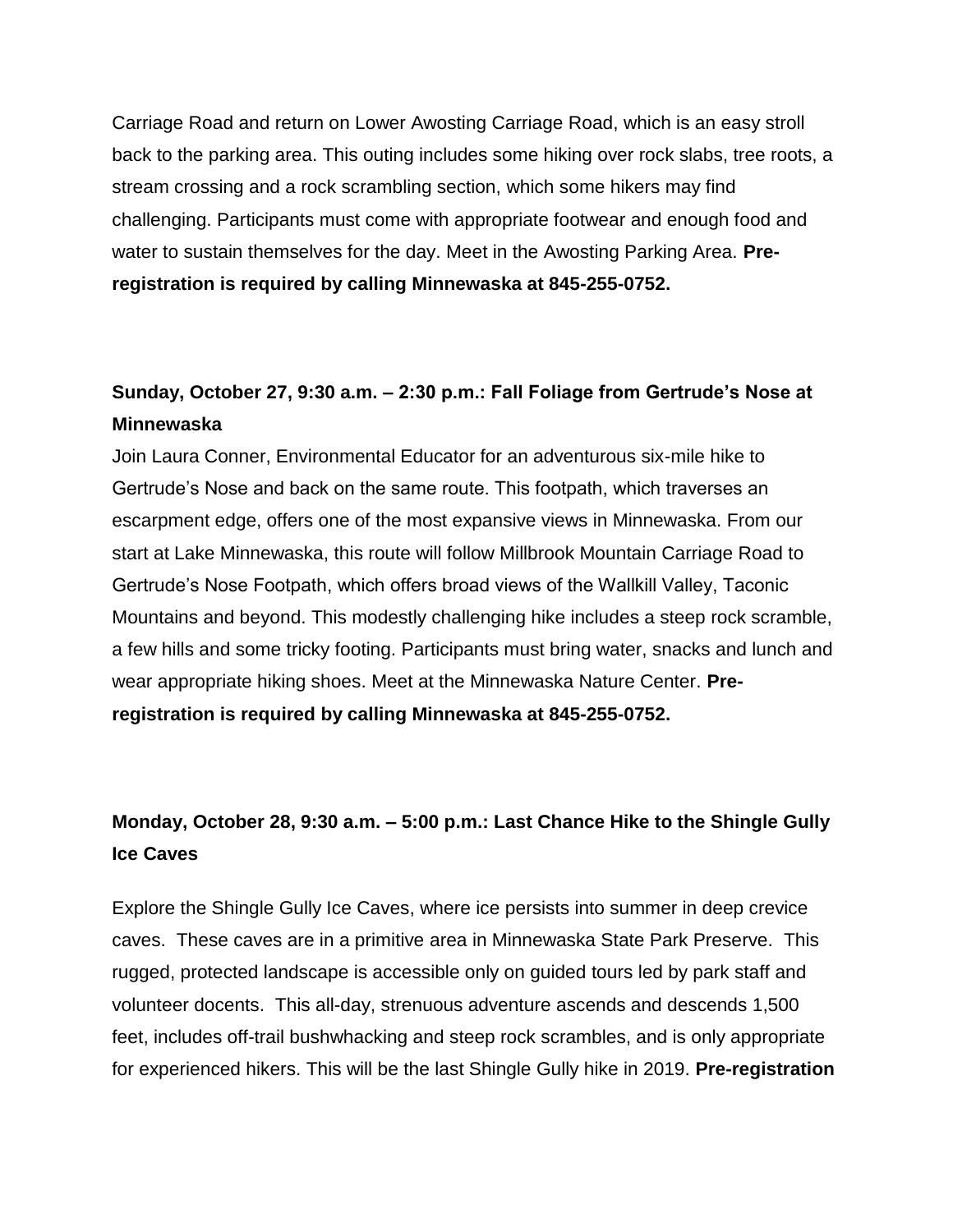**is required by calling Sam's Point at 845-647-7989. Pre-registration deadline: October 23rd .**

For more information and to register for programs at Minnewaska, please call the Park Preserve Office at 845-255-0752. For more information and to register for programs at the Sam's Point Area, please call the Sam's Point Visitor Center at 845-647-7989. Minnewaska State Park Preserve is open from 9:00 a.m. until 7:00 p.m., until Tuesday, October 8 when the closing time switches to 6:00 p.m.

The fee for parking is \$10 per vehicle or a valid Empire Pass may be used. To learn more about the Empire Pass and other admission programs, please visit: [parks.ny.gov/admission.](https://parks.ny.gov/admission/) All fees are subject to change. There are no additional fees for public programs, unless noted otherwise.

Minnewaska State Park Preserve consists of over 23,000 acres of wild and scenic land located on Route 44/55, five miles west of the intersection with Route 299 in Gardiner, New York and includes the Sam's Point Area, located in the hamlet of Cragsmoor, south of Route 52.

The Palisades Interstate Park Commission administers 30 parks, parkways and historic sites for the Office of Parks, Recreation and Historic Preservation in New York as well as the Palisades Interstate Park and parkway in New Jersey. For more information about New York State Parks, please visit parks.ny.gov